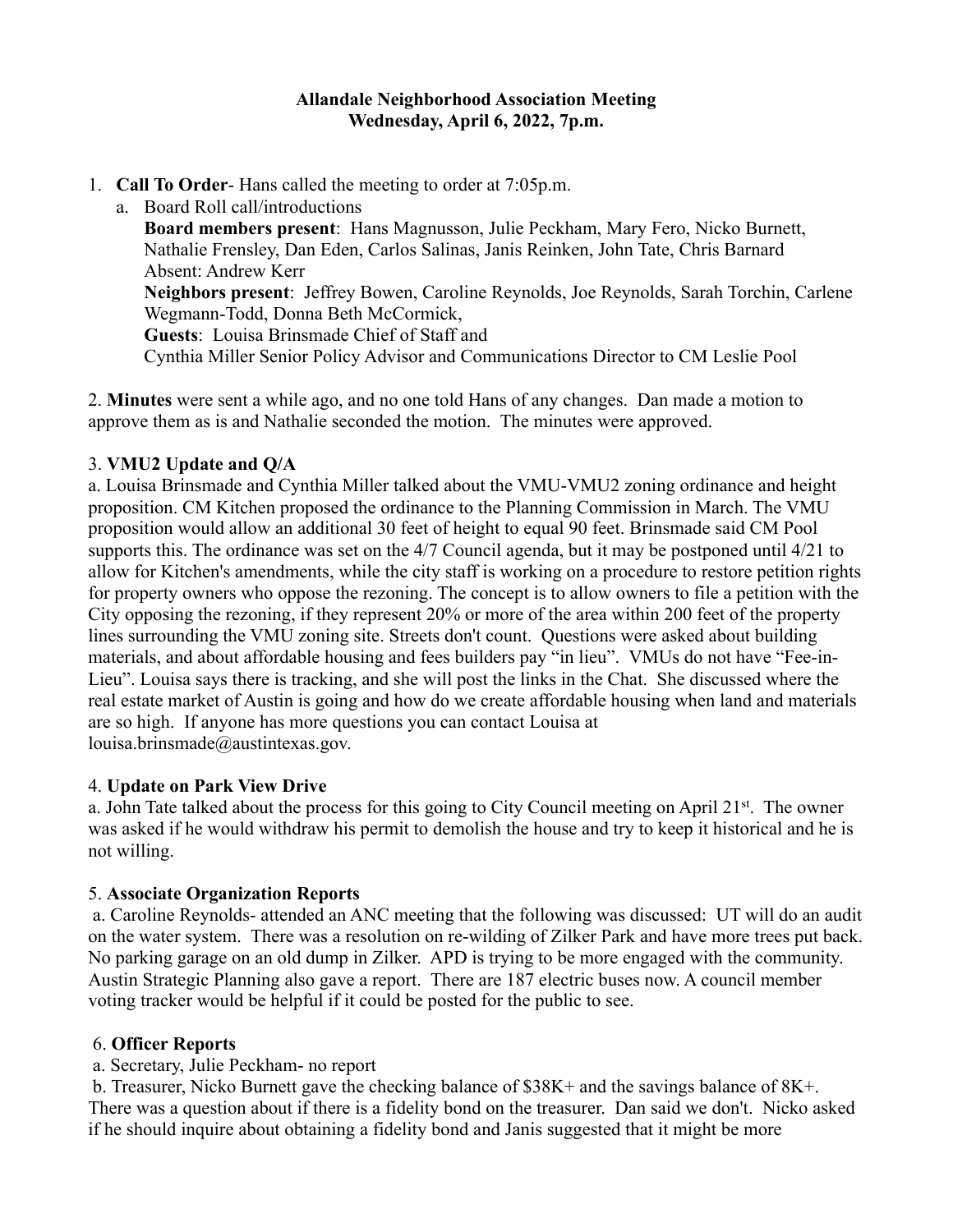appropriate for Hans to pursue this as President, although payment for the bond could be issued for the ANA by Nicko as Treasurer.

c. Vice President, Dan Eden – said there is a reminder to current members to pay ANA dues. He found the most recent list of block captains and we will continue to work on filling in the gaps. Something should be put in the next newsletter about it.

d. President, Hans Magnusson – nothing to report

## 7. **Committee & Special Committee Reports**

a. Communications: Sarah Torchin reported they got a bid of \$1,200 to redesign and transfer content to a new ANA website, which Sarah indicated was very reasonably priced. The new platform will be Square Space, which will replace Word Press.

Send content and images that are ANA related to Allandale.neighbor@gmail.com. All city related inquires or requests for assistance send to Sarah's city email: sarah.torchin@austintexas.gov. For calls use city # 512- 974-7141 to reach Sarah. We discussed how the designer wants to be paid and what the turnaround will be.

Janis made a motion to approve, and John seconded it. The motion to approve a contract for the design of the website was unanimously approved.

i. Social subcommittee: Randi White & Diana Wheeler

b. Parks, Recreation and Greenspace: Mary Fero – Information about a survey related to the future of Northwest Pool will be posted shortly. (See April ANA newsletter.)

The construction of the playground and the replacement of a sewer line that goes through the park will be coordinated. The pool will open for the summer. After next year's swim season is over the pool is scheduled to be replaced. Ranleigh and Paul have been working in the park have been removing invasive plants regularly.

c. Zoning, Planning and Land Use: Nathalie Frensley – Since the last general meeting, the major issues Zoning members have dealt with are the Austin Strategic Mobility Plan Amendments and the Amendments to the Vertical Mixed-Use Ordinance. Members have assessed neighborhood impacts, advocated for good governance practices, and provided public input into these issues. In addition to remote participation, Zoning members are starting to attend commission meetings in person. Zoning members have also been busy with single-action zoning changes including 7110 Burnet Road and the historic rezoning of 2502 Park View Drive – The Chrysler Air Temp House. Moving forward, some Zoning Committee members are proactively looking into more sustainable alternatives for demolition, including the City of San Antonio's Deconstruction and Reuse Program, established in 2018.. Finally, Zoning's newest sub-committee is the Education and Information Committee, which is chaired by Billy Mullens.

d. Safety: Carlene Wegmann-Todd- The Safety Committee met last month, and they will submit safety articles for each newsletter.

- e. Membership: Dan Eden nothing more
- 8. **Neighborhood Input** Janis reminded everyone of the waterline project on Whiterock Dr.
- 9. **Unfinished Business** none
- 10. **New Business** No one had anything.
- 11. Hans adjourned the meeting at 845 pm